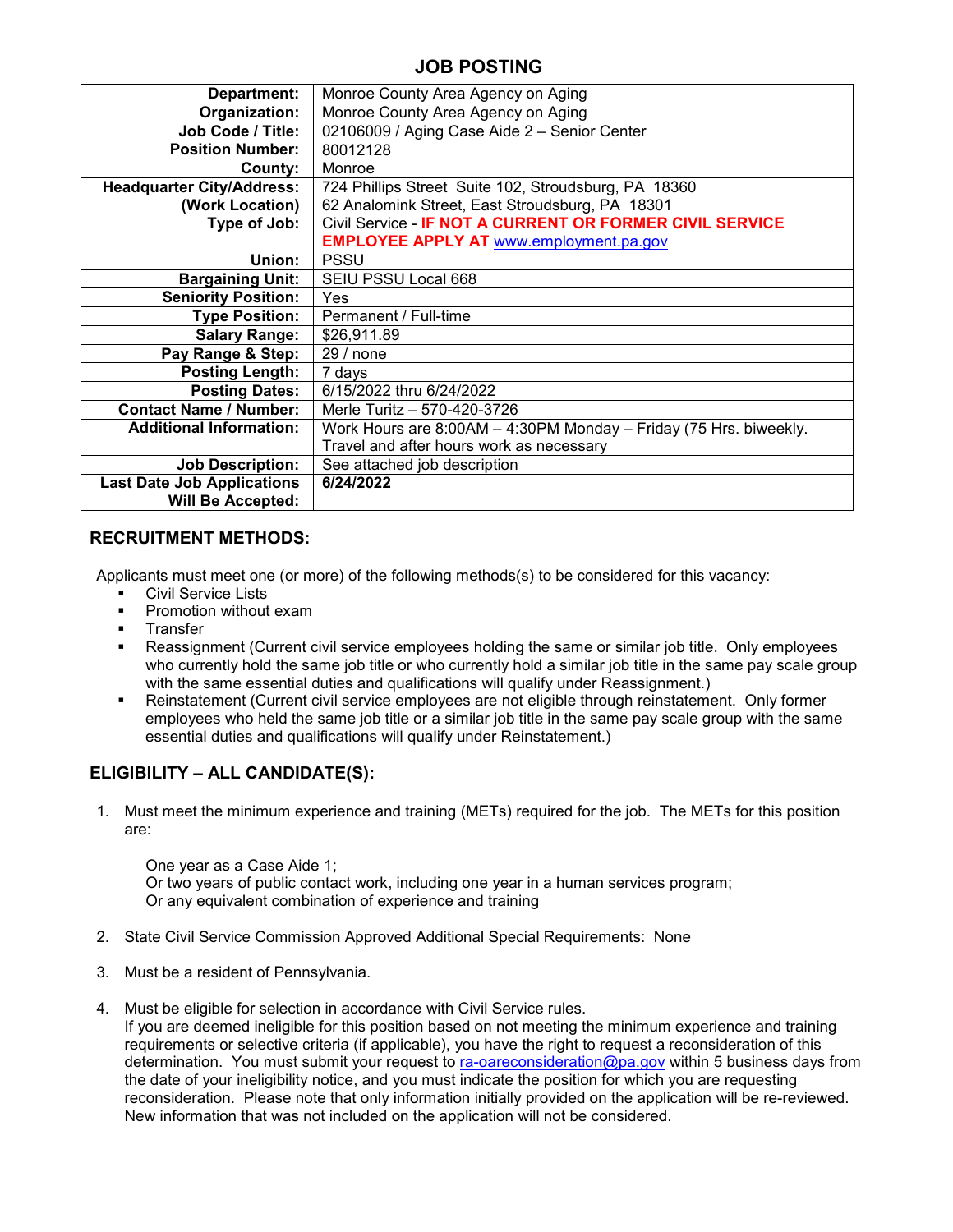## **ELIGIBILITY – COMPETITIVE PROMOTION WITHOUT EXAMINATION ONLY:**

## **CLASS RESTRICTIONS**

- 1. Have held regular civil service status in one of the following classifications:
	- Aging Case Aide 1

We will also consider applications from employees for which there is a logical occupational, functional, or career developmental relationship to this position. All applicants must meet the minimum experience and training requirements.

Employees who previously held regular civil service status in the job title of the position being filled are also eligible for promotion without examination.

The promotion without examination requirements are issued in accordance with merit system employment regulations.

#### **SELECTION CRITERIA**

- 2. Meet the minimum experience and training required for the job.
- 3. Meritorious service; defined as (a) the absence of any discipline above the level of written reprimand during the 12 months preceding the closing date of the posting, and (b) the last due overall regular or probationary performance evaluation was higher than unsatisfactory or fails to meet.
- 4. Seniority, defined as a minimum of one (1) year(s) in the next lower class(es) by the posting closing date of **6/24/2022**

## **APPLICATION INSTRUCTIONS**

- 5. Interested qualified applicants **must** submit all requested materials as specified in the "How To Apply Section". **Failure to comply with the above application requirements will eliminate you from consideration for this position.** Send completed application materials to the address listed in "How To Apply" section.
- 6. Additional information may be obtained by calling: 570-420-3726 Merle Turitz

## **HOW TO APPLY – ALL CANDIDATES:**

The following materials must be mailed and postmarked on or before **6/24/2022**. Late applications will not be accepted.

- 1. A letter of interest, resume and County Application for Employment.
- 2. A copy of the last due performance evaluation report if applying through the Promotion without Examination process
- 3. An SCSC Personnel Transfer Request form if transferring from one agency to another.
- 4. A voluntary demotion letter if applying for demotion, and if demotion is a recruitment option.

If you are contacted for an interview and need accommodations for the interview due to a disability, please advise the interviewer of the accommodations you require well in advance of the scheduled date.

If interested in applying, please send applications to:

Mary Claire Megargle, Administrator Monroe County Area Agency on Aging 724 Phillips Street Suite 102 Stroudsburg, PA 18360

**Monroe County Area Agency on Aging IS AN EQUAL OPPORTUNITY & AFFIRMATIVE ACTION EMPLOYER.**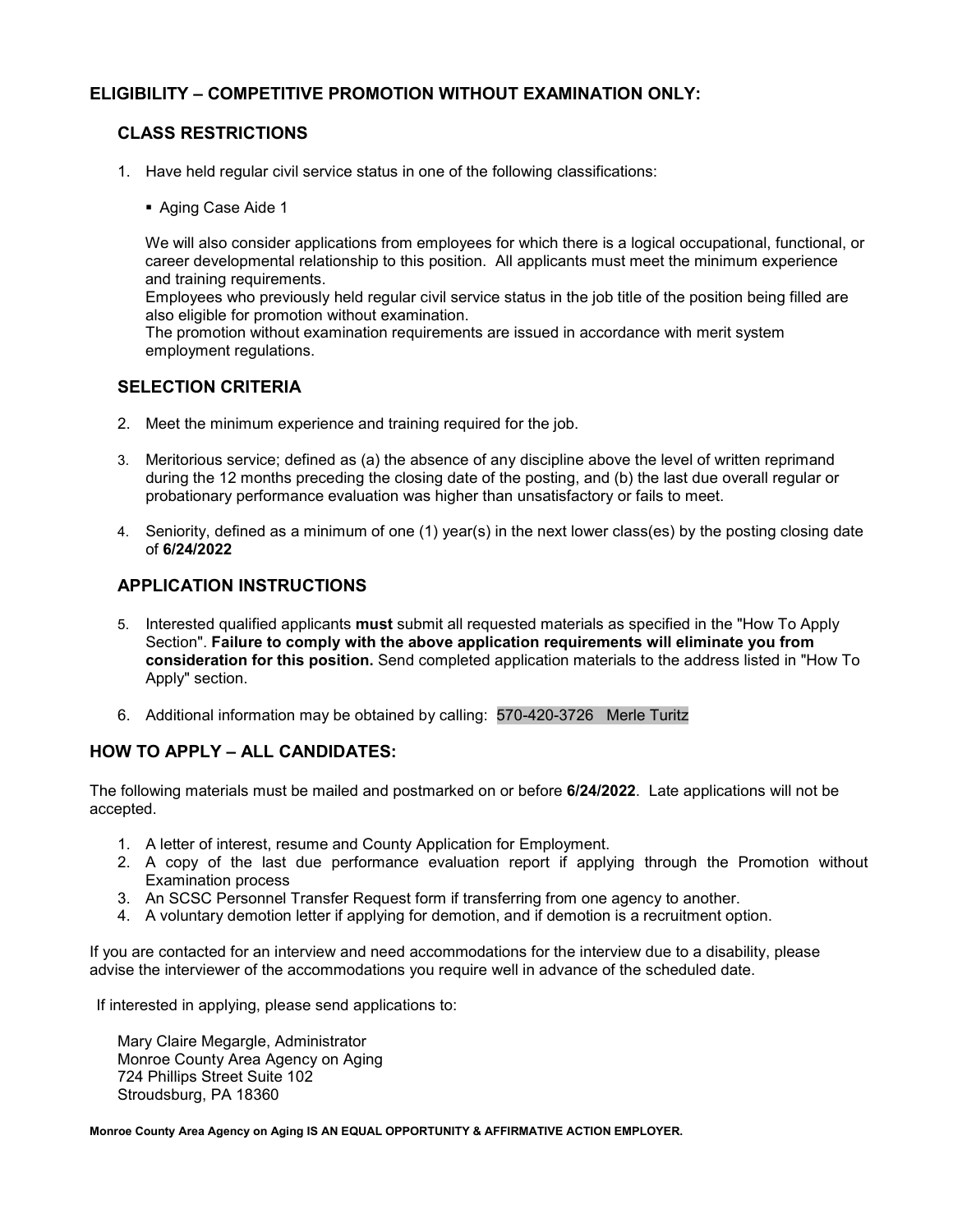# **POSITION DESCRIPTION**

#### **IDENTIFYING INFORMATION**

| <b>Last Name</b>       |             |                                    | <b>First Name</b>                     |                                |     |                           |     |      | MI                                   |     |
|------------------------|-------------|------------------------------------|---------------------------------------|--------------------------------|-----|---------------------------|-----|------|--------------------------------------|-----|
|                        |             |                                    |                                       |                                |     |                           |     |      |                                      |     |
| <b>Job Title</b>       |             |                                    |                                       | <b>Job Code</b>                |     | <b>Working Title</b>      |     |      |                                      |     |
| Aging Case Aide 2      |             |                                    |                                       | L0609 / 02106009               |     | Aging Case Aide 2 - Loder |     |      |                                      |     |
| Department             |             |                                    |                                       | Organization                   |     |                           |     |      | <b>Organization Code</b>             |     |
| Senior Centers         |             | Monroe County Area Agency on Aging |                                       |                                |     |                           |     |      |                                      |     |
| Supervisor's Last Name |             |                                    |                                       | <b>Supervisor's First Name</b> |     | <b>Job Title</b>          |     |      |                                      |     |
| Turitz                 |             |                                    | Merle                                 |                                |     |                           |     |      | <b>Community Services Supervisor</b> |     |
| <b>Start Time</b>      | End<br>Time | Hours/Week                         | Days Worked<br>(Check all that apply) |                                |     |                           |     |      |                                      |     |
| 8 AM                   | 4:30 PM     | 37.5/wk.                           |                                       | Sun                            | Mon | Tues                      | Wed | Thur | Fri                                  | Sat |
|                        |             |                                    |                                       |                                | X   | X                         | X   | Χ    | X                                    |     |

**POSITION PURPOSE:** Describe the primary purpose of this position and how it contributes to the organization's objectives. Example: *Provides clerical and office support within the Division to ensure its operations are conducted efficiently and effectively.*

To support Senior Center Manager II with daily center events including activities, food service and data management.

Provide coverage at senior centers in absence of Senior Center Managers as needed.

Provide clerical support for PA Medi coordinator including but not limited to scheduling appointments with counselors during annual open enrollment.

Assist in planning and proctoring evidence based exercise programs in and out of senior centers for Health and Wellness program.

To assist in implementation of any new Health and Wellness programs initiated by the Department of Aging or the Area Agency on Aging.

**DESCRIPTION OF DUTIES:** Describe in detail the duties and responsibilities assigned to this position. Descriptions should include the major end result of the task. Example: *Types correspondence, reports, and other various documents from handwritten drafts for review and signature of the supervisor.* 

1. Enforce health and safety laws and policies/procedures of centers and programs

2. Adhere to Servesafe principals for food handling and kitchen sanitation.

3. Accept reservations for center attendance. Gathers all meal counts for each center daily.

Contacts the food provider daily with meal orders.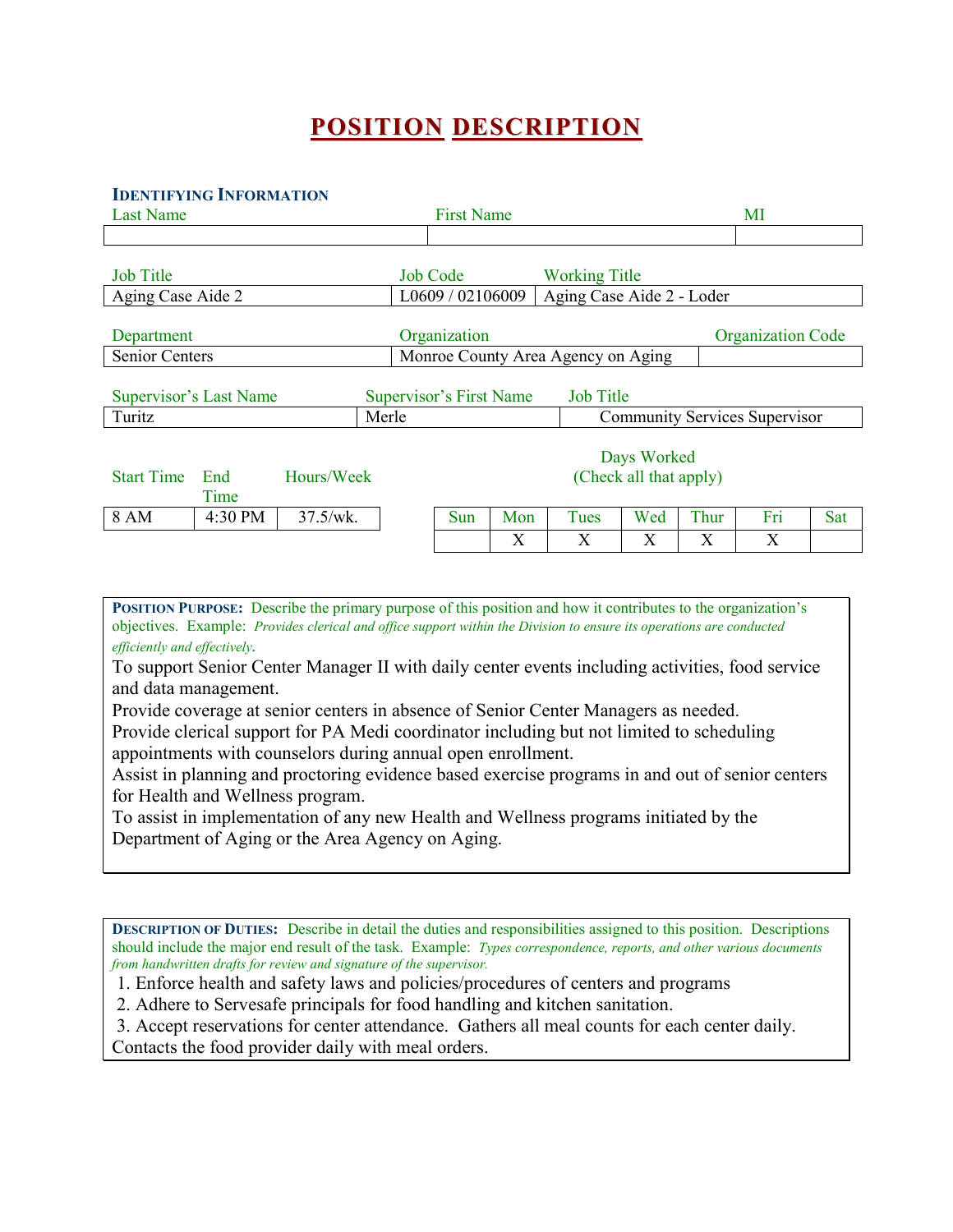4. Food Service: Preheats steam serving counter; prepares coffee, and cold beverages; loads, transports and unloads food carts; sets up serving counter with food, trays, dishes, and utensils; and reports and restocks as necessary.

Dishes out hot food items; sets up, plates and places food items on tray; and transports trays to and from serving areas.

5. Sanitation: Washes pots, pans, and other preparatory utensils; and cleans dining rooms, serving areas, kitchens and other food preparation areas. Cleans refrigerators, food carts, coffee pots, and other equipment; and washes counter tops and dining room furniture. Scrapes dishes and silverware, loads and operates dishwashing machine, and unloads and stocks clean items.

6. Supervise collection and deposit of donations from program consumers. Complete statistical form with two signatures for money collected from program consumers

7. Recruit and coordinate volunteers for meal serving and clean up after meal (including training sessions)

8. Provide coverage at satellite senior centers for absence of Senior Center Managers as needed

9. Assist in planning and proctoring evidence based exercise programs

10. Complete registration forms for evidence based programs

11. Attend training and where required achieve certification as a trainer for evidence based programs

12. Manage appointments for open enrollment/Medicare counseling

- 13. Represent agency at conferences and trainings as assigned
- 14. Perform other similar or associated assignments as directed.

**DECISION MAKING:** Describe the types of decisions made by the incumbent of this position and the types of decisions referred to others. Identify the problems or issues that can be resolved at the level of this position, versus those that must be referred to the supervisor. Example: *In response to a customer inquiry, I research the status of an activity and prepare a formal response for my supervisor's signature.*

1. Food that is not time or temperature appropriate will be refused and returned to caterer. Supervisor will be notified immediately so alternative meal arrangements can be made 2. Any accident or injury to staff or consumers will be reported to supervisor after appropriate emergency assistance is rendered.

4. Supervisor is to notified immediately of environmental issues at the center sites that compromise the safely of the staff and or consumers at the senior center

**REQUIREMENTS PROFILE:** Identify any requirements, such as a licensure, registration, or certification, which may be necessary to perform the functions of the positions. Position-specific requirements should be consistent with a Necessary Special Requirement or other criteria identified in the classification specification covering this position. Example: *Professional Engineer License*

- 1. Servesafe Certification
- 2. Evidence based program certification where necessary
- 3. PA Medi certification